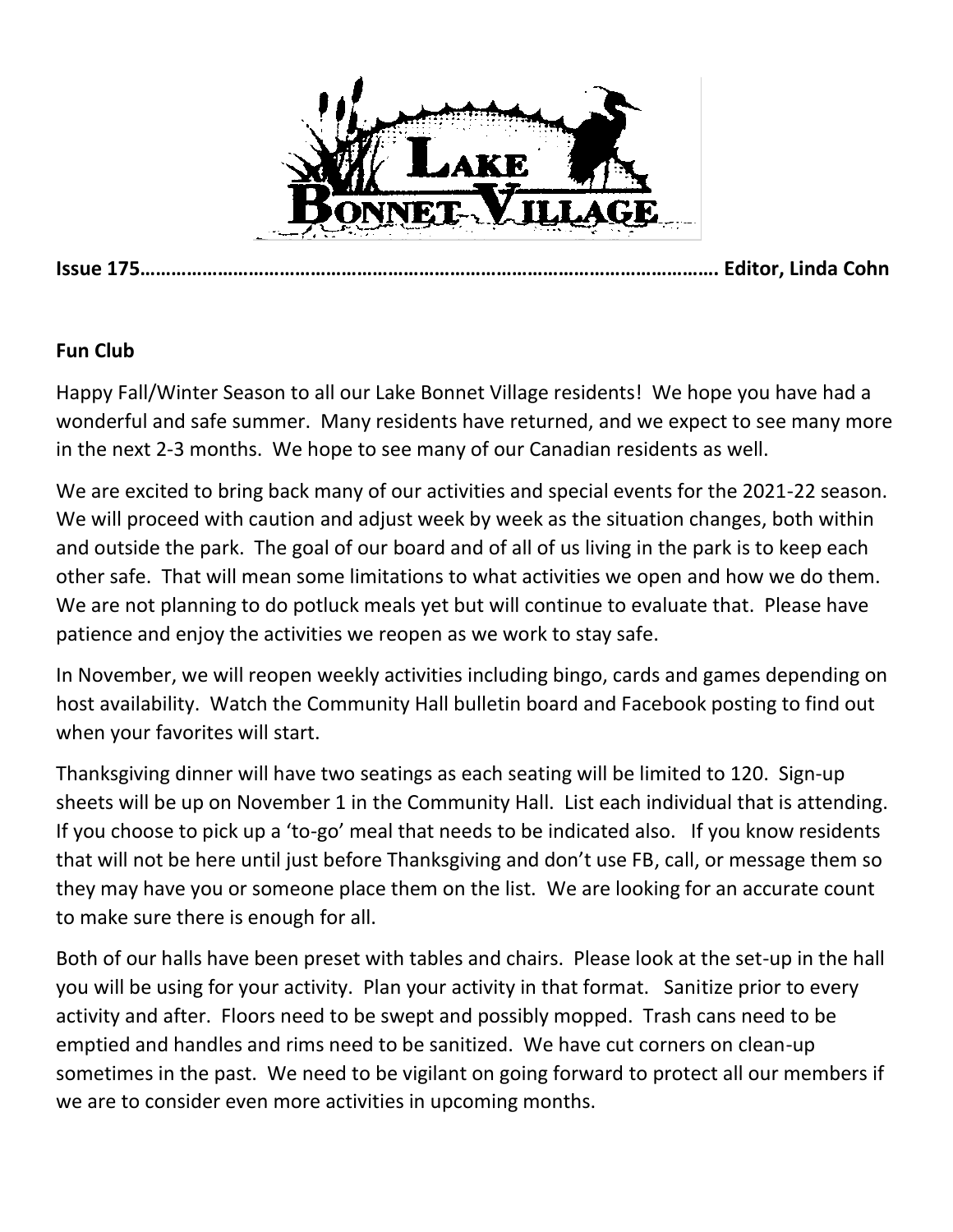Our first Fun Club meeting since March 2020 will take place on Tuesday. November 9 at 8:30 am at our Community Hall (following Coffee and Donuts). Everyone, owners and residents, is a member of the Fun Club. We ALL make activities happen in this park, and we encourage everyone to attend the meetings. It's lots more fun if you get involved.

Please join us on the Lake Bonnet village Facebook page. Go online to www. facebook.com/groups/lakebonnetvillage/ and request to join for park news, updates, and pictures. This is a private group for LBV residents (owners & renters). Only members can post or view updates.

*Maggie Griesemer*, Fun Club President

# **Board of Director's Report**

Welcome back to those residents who have returned and to those who are returning to Lake Bonnet Village. Thanks to all of you who remained there and watched over our park. We are all looking forward to being together again. Your Board of Directors would like to bring you up to date on park improvements since October 2020.

- 1. Eleven new shares have been sold since January 1, 2021. This has resulted in \$246,000 being applied to the loan for Lake Bonnet Hall (our new clubhouse).
- 2. New Whirlpool washers and dryers (made in America) were purchased and installed in our laundry rooms. A five-year warranty was included. The Co-Op owns the machines, and we hope everyone using them will take good care of them. If there are any problem, our office will address them. We decided not to do business with the company that owned the machines because they would not negotiate fairly with us. They demanded a ten-year contract without future limitations on charges. We believe we can better serve our park.
- 3. Ten new outdoor benches were purchased and placed throughout the park for your enjoyment.
- 4. The large pier at the boat ramp was replaced.
- 5. Damaged trees were trimmed or removed and landscaping done in various locations.
- 6. Eavetroughs were added to the new clubhouse.
- 7. Stone paths were constructed around Lake Bonnet Hall, giving walkers and golf carts access to the lakeshore and fire circle. They also spread stone throughout the fire circle making it clean and safe.
- 8. The large LBV sign on FL 17 was repaired.
- 9. An erosion barrier was constructed at the north end of the canal.
- 10. A new concrete approach was laid at the old clubhouse.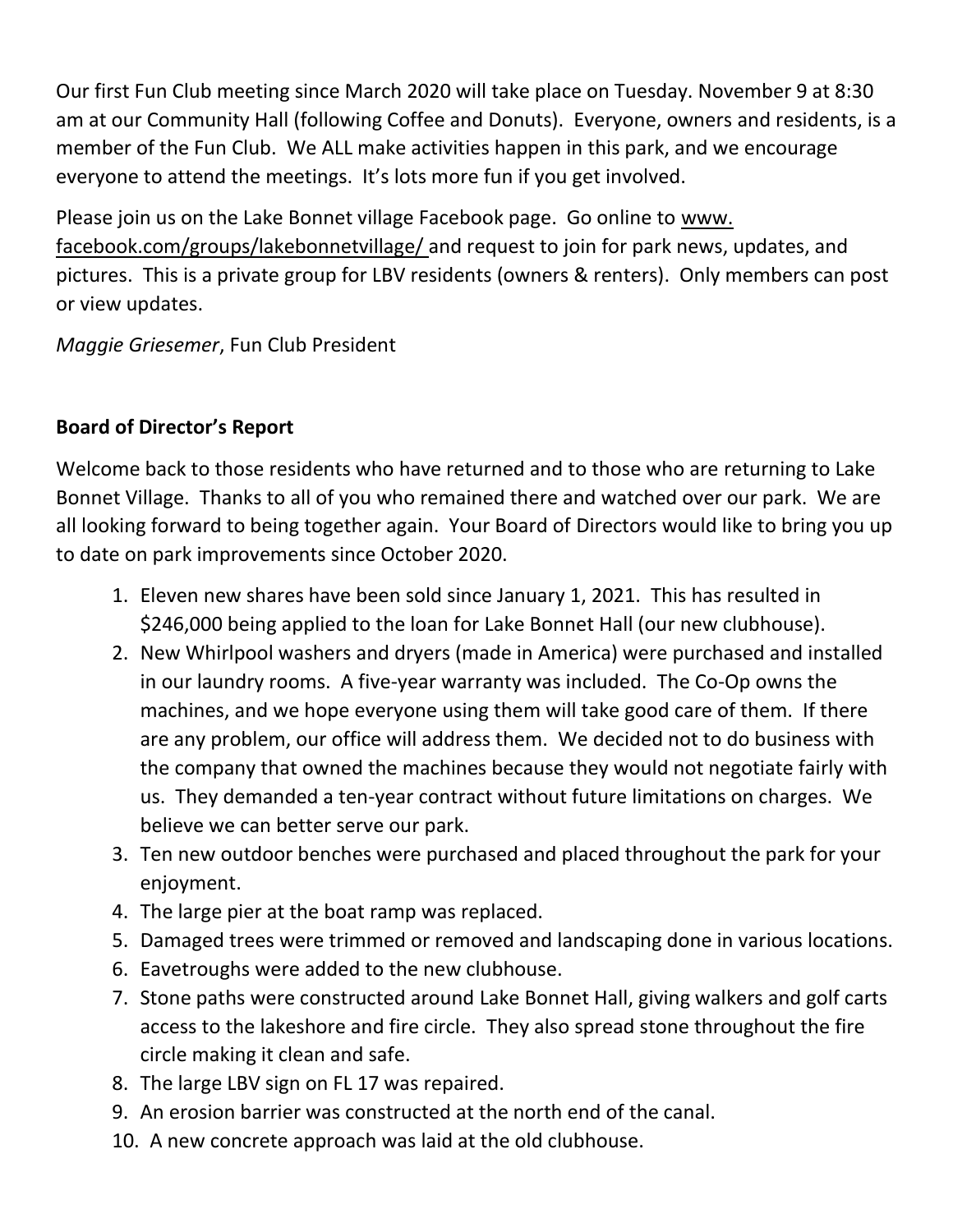- 11. Many hours and days were spent by a few volunteers putting electrical lines on the docks.
- 12. Water lines and sewer pipes were repaired.
- 13. Road potholes were cleaned out and filled.
- 14. Street pumps were cleaned which will help with street water drainage.
- 15. The laundry rooms were completely cleaned and painted prior to the installation of our new washers and dryers.

All of us need to recognize the importance of what the volunteers mean to our park. Not only do they give of their time and effort but often spend their own money to get the job done. They save the Co-Op a great deal of money and improve on all our investments. We need to say thanks when we see them and if they are working when it is hot, maybe offering a cold drink would be a nice way to say thanks (brownies might be good, too). We know many other things were done by volunteers who never told us about what they did, and we thank them too.

Together, all of us, in so many ways, can make our community a great place to live and enjoy ourselves. Looking forward to the months ahead.

*Byron Townsend*, LBV Board President

**To all LBV residents and renters**: We welcome you back for what we hope to be a good and healthy season. We hope to have as normal a season as possible. You will see by the Fun Club calendar that we are trying to have as many activities as possible.

Since Covid is still around, some things are changing for at least November, December, and January. Both Club Houses have been set up with tables and chairs in a way that will remain for EVERY activity that will happen during those months. The set up is NOT to be changed in any way or for any reason. All activities will use them as placed, even in the activity room of Lake Bonnet Hall. Before and after each activity, all tables and chairs are to be sanitized by the groups using them. Wipes and spray will be available for use.

For the breakfasts (held in the Community Hall), you will not need to bring your own utensils. Everything will come out of the kitchen through the window. This is being done for your safety. Those working in the kitchen and helping are required to wear masks and rubber gloves at all times. All will be served on foam plates or take-home boxes. You may eat in or at home.

We are having Thanksgiving and Christmas dinners (held in Lake Bonnet Hall) with the following differences: No one needs to bring a 'dish to pass'. The full meal will be prepared in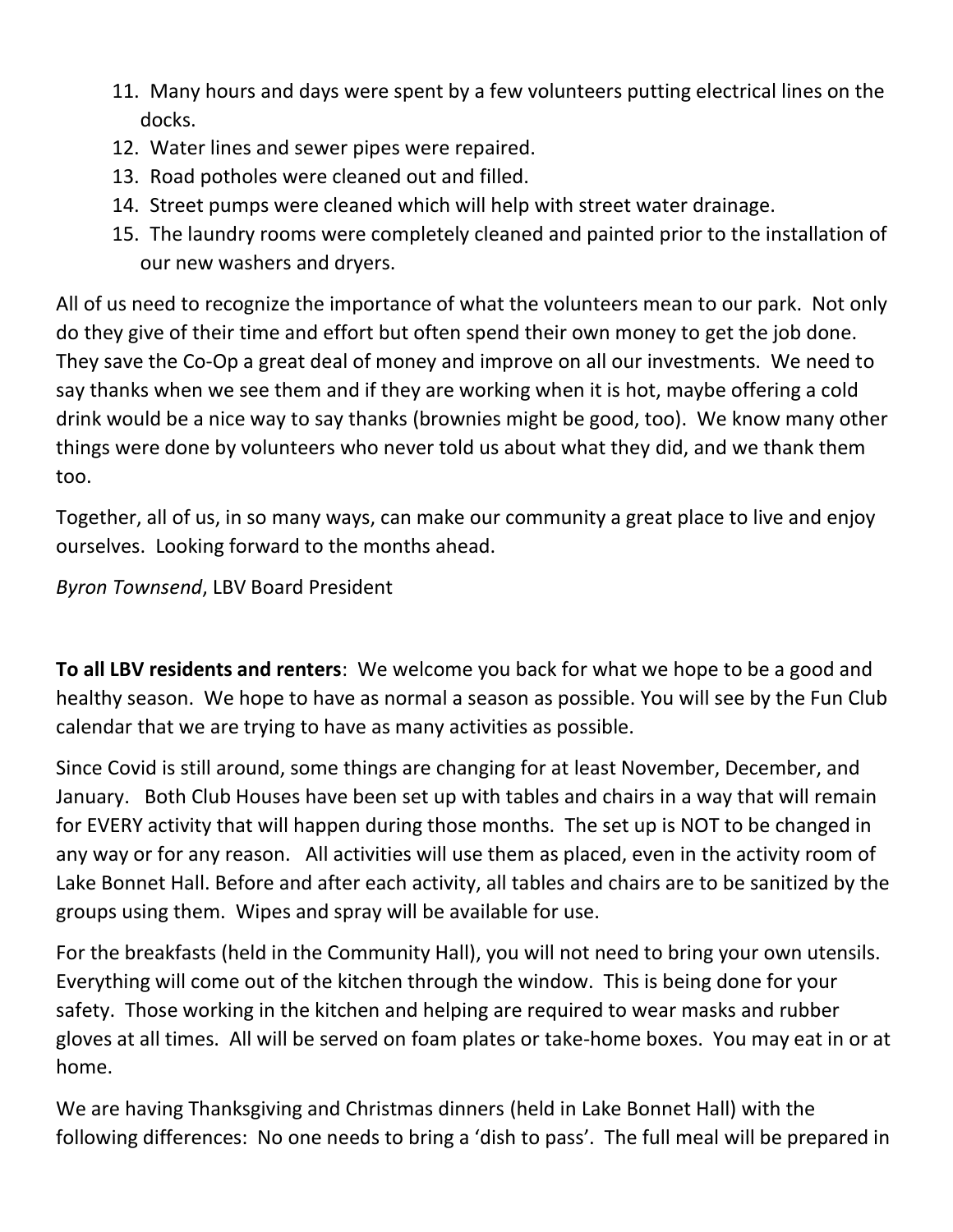the clubhouse kitchen. More information is provided in another article within this chatter. Hamburger nights will be managed the same way.

The Co-Op is looking to keep everyone healthy and not have any break-out of the virus. We need everyone's cooperation in making this work. We need everyone to use common sense in your decisions. If all goes well, there will be some changes.

*LBV Co-Op Board Members*

## **Thanksgiving Dinner**

Yippee! We are celebrating with some changes to our usual dinner format. The entire meal is provided by Frank Reilly's family, Fran and Tom Gunter, Gordy and Amy Evans in thanks to our community for the loving care shown to their brother. The menu includes turkey, dressing, mashed potatoes, gravy, corn, rolls, butter, cranberry sauce, and a dessert.

There will be two seatings, 1 pm and 3 pm, as well as take home dinners. Sign-up sheets are posted on the Community Hall bulletin board. Seating times cannot be changed. All takeout orders must be picked up between 12:30 and 1pm. There are 6 chairs at each table and again tables and chairs are not to be moved.

All food will be prepared and served through the kitchen window on trays or 'to-go' boxes. Bring your own beverages, ice, and cups. All staff assisting will be wearing masks and gloves.

We pray that we all have a healthy, happy Thanksgiving whether you choose to dine in, take meals 'to-go', or celebrate your own meal at home. Thank you for your understanding and patience during this challenging time. *Linda and Gary Stokes*

## **Veteran's Day**

In celebration of Veteran's Day, Thursday, November  $11<sup>th</sup>$  there will be a video presentation provided by Gary Stokes in Lake Bonnet Hall from 3-4pm.

#### **Bingo**

Bingo will begin Thursday, November  $11<sup>th</sup>$  at 7PM in the Community Hall. Bring your own dauber, papers will be used. Bingo will be limited to a maximum of 96 people. Chairs cannot be moved. Please help us to continue activities by being safe.

#### *Luke Gibbens*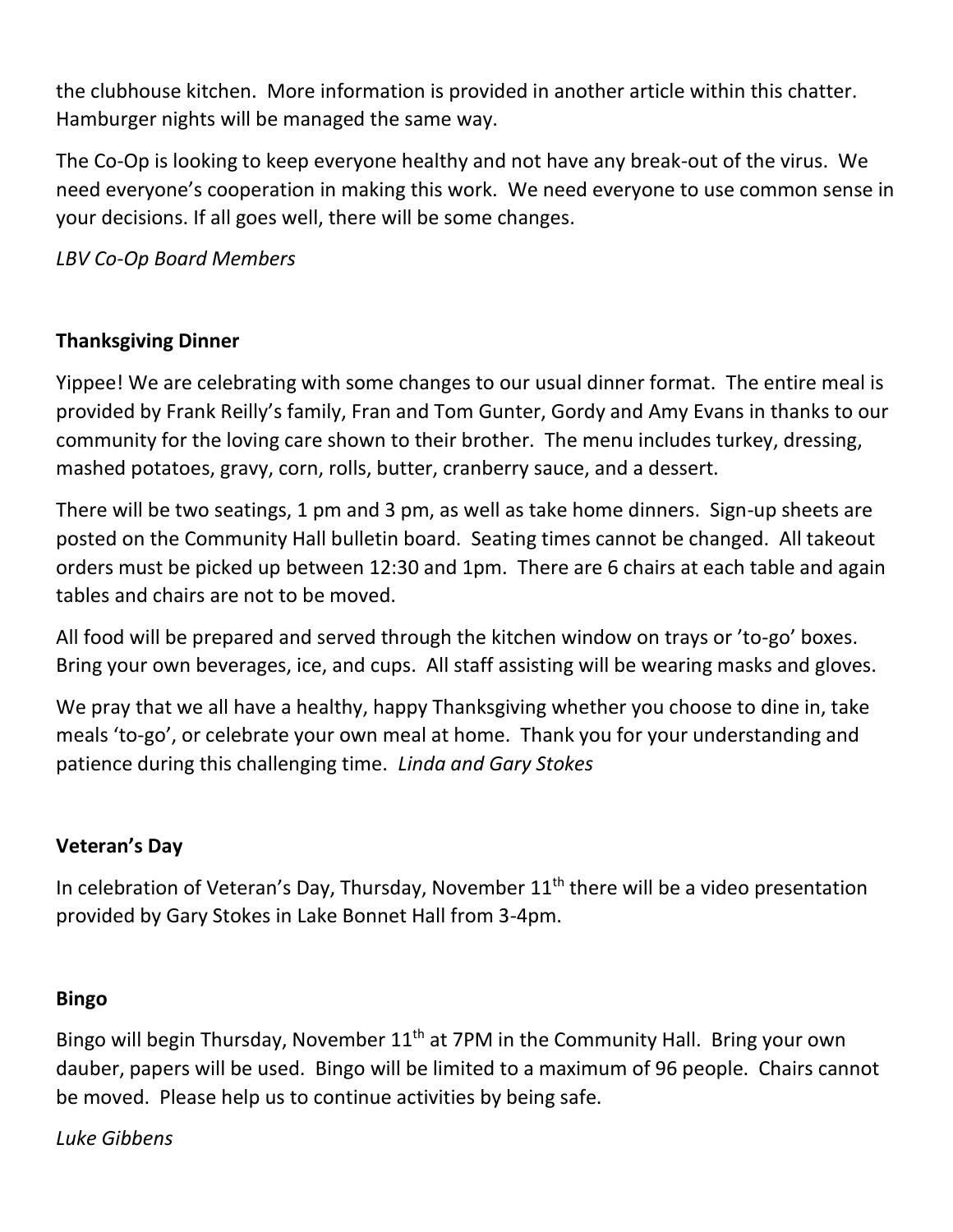## **Thank you**

Dear LBV Family,

We can't thank you enough for your unending love and kindness to our beloved brother, Frank Reilly, during his last five years here at LBV and the five months at his nursing home.

He loved you all so much. We had never seen him so happy in his life as he was here at LBV. You all loved him, pampered him, had tons of patience with him, helped him and ate his cooking. It seemed like everyday you were all fixing something for him (needed or not). By 10 am every day he visited many residents, invited or not (and let's not forget the coffee). Just love, love, love from all of you.

We thank you for all the many expressions of sympathy, love and prayers on Frank's passing on October 4, 2021. Love You All!

*Tom and Fran Gunter*

#### **Activities**

Contact the activity chairperson regarding the starting date of the activity. As of this printing, the Chatter editor has no specific information.